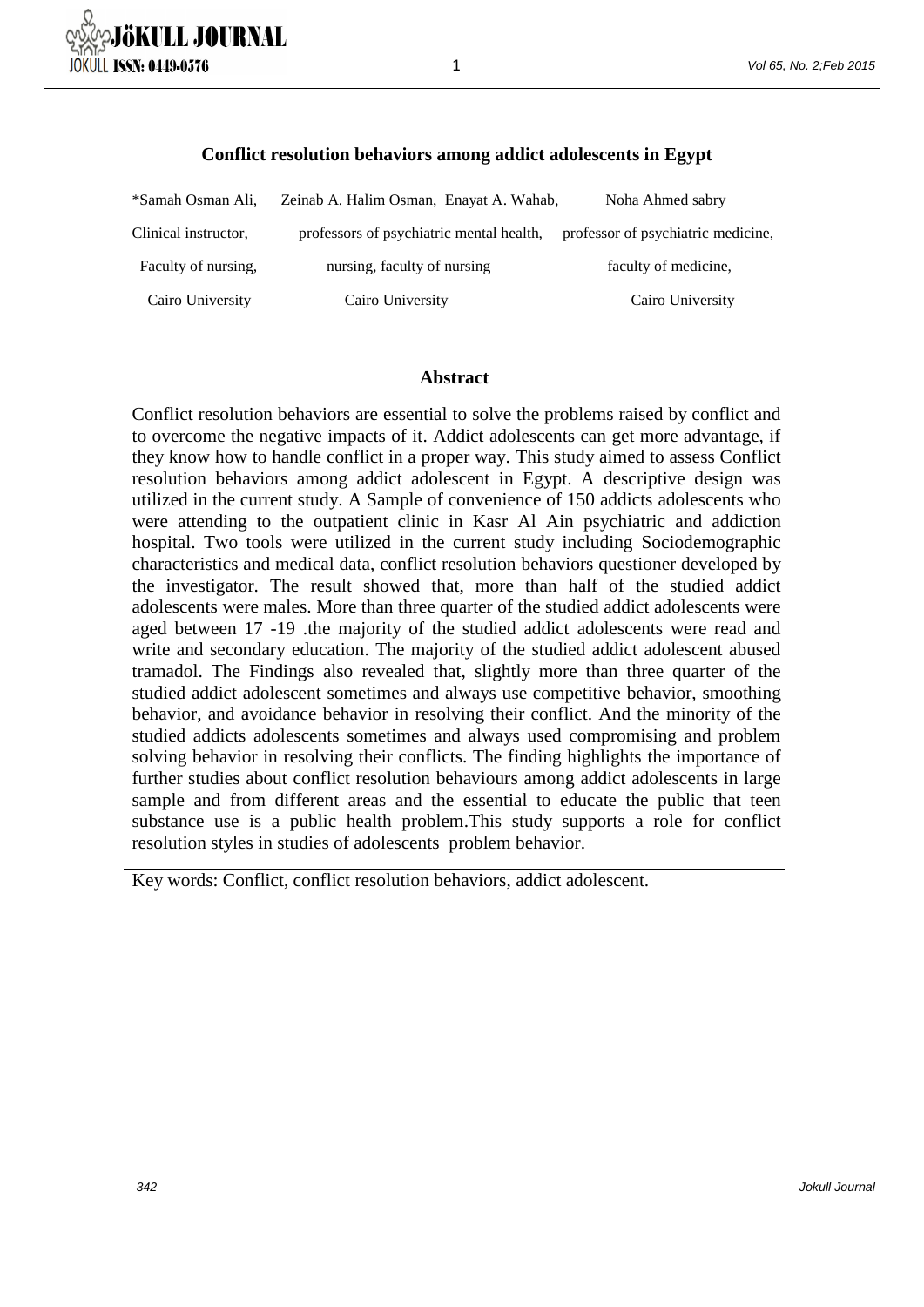

### **Introduction**

Adolescence is a time when a person is torn by conflicting feelings. On one hand, the adolescent is eager to be free, and on the other hand, the adolescent wants that there is always someone behind him who supports and takes care of him. Or he can strive for making decisions by himself, but consequences of his erroneous actions should be corrected by someone else. As a result, adolescents' strained necessities of autonomy and self-determination usually lead to various conflicts in the family (Saxena, Srivastava, and Naithani, 2011).

In response to the physical changes of puberty, adolescents experience heightened periods of excitement and tension. They use defenses against these feelings that were helpful in childhood and experiment with new, more adult – like attempts at mastery. Thus in their attempt to cope, adolescents sometimes act like adults and at other times behave like children (stuart, 2013).

Adolescents who are addicted to the substances also usually suffer from problems in their daily routine, school performance, family relationships, and mood (Ryu, Choi, Seo, 2004). It is important, therefore, for mental health professionals to develop interventional strategies for preventing addiction among adolescents. There is a need to resolve these conflicting findings and better understand the social forces that may influence the development of adolescent drug use. This is an important issue because many drug prevention programs are school-based and focus on peer influences (Gorman, 1996).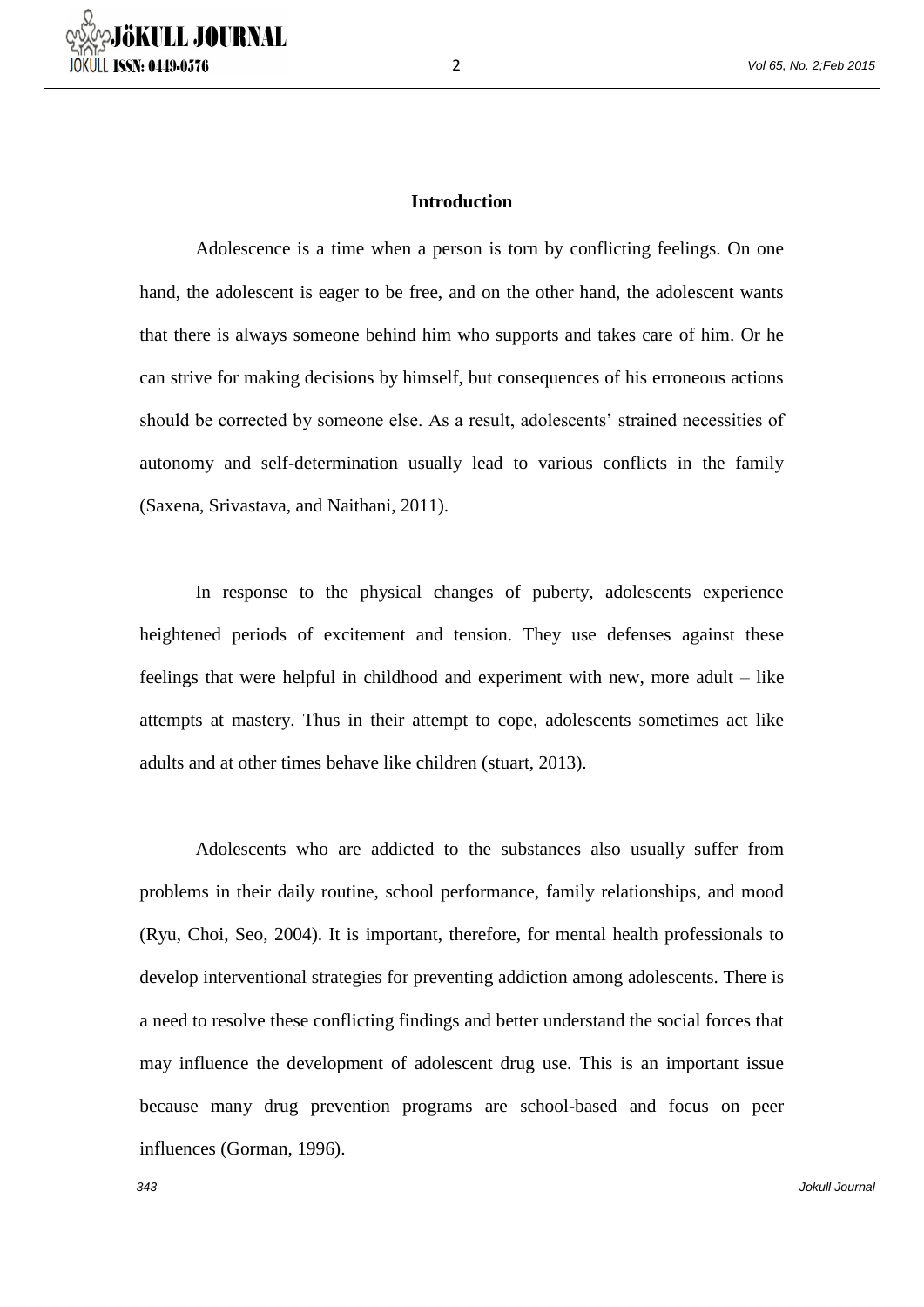Conflict resolution behavior is essential to solve the problems raised by conflict and to overcome the negative impacts of conflict (Ahmed et al .2010). Adolescents can get more advantage, if they know how to handle conflict in a proper way. The choice of proper conflict handling technique varies from individual to individual (Anwar , Shahzad and Rehman2012). The adolescent's need for cognitive consistency and socially validated knowledge about oneself and the immediate surroundings are a conflict source (De Dreu and Gelf.2008).

empirical studies show a different pattern. For instance, the use of an aggressive conflict resolution style has been found to be higher for middle adolescents than for early adolescents (Tucker, McHale, & Crouter, 2003).empirical studies showed that conflict intensity increased from early to middle adolescence and then decline (De Goede, Branje, & Meeus, 2009) which might be an indication that conflict resolution of adolescents is temporarily characterized by more fighting and arguing from early to middle adolescence.

344 Jokull Journal As conflicts are part of adolescents' everyday life, appropriately managing these conflicts is essential in maintaining constructive relationships. Research showed that adolescents who used higher levels of aggressive or avoidant conflict resolution with their parents reported higher levels of problem behaviors, whereas adolescents who handled conflicts with their parents by compromise reported lower levels of problem behaviors (Branje, Doorn,& Goede 2011). Furthermore, adolescents who lack the ability to resolve conflicts constructively with peers and parents are found to be at risk for maladjustment and social rejection (Newcomb, Bukowski, & Pattee,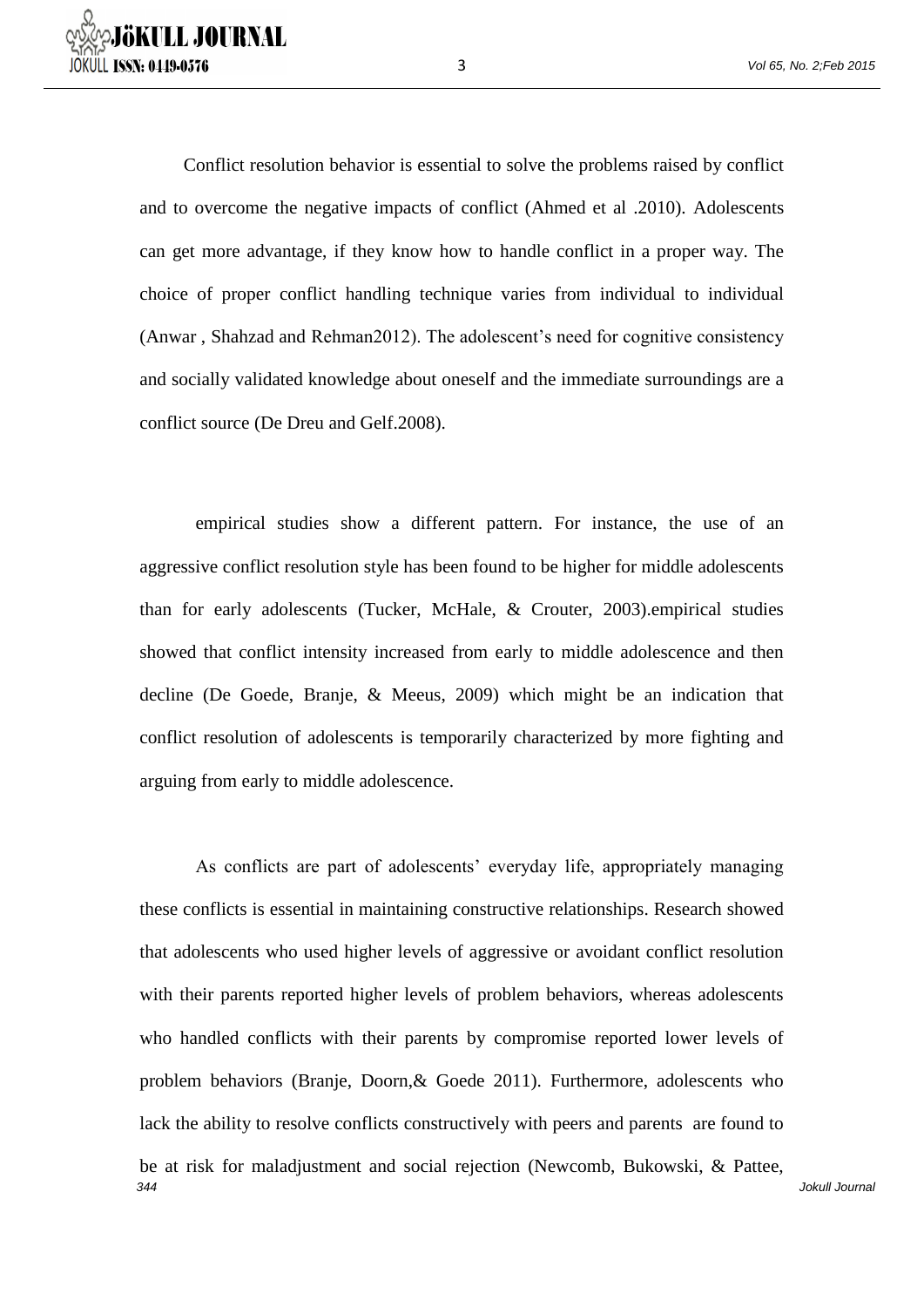1993). So that, utilizing effective conflict resolution styles in relationships with parents and peers is important

# **Subject and methods**

## **Research Design**

A descriptive design was utilized in the current study to assess conflict resolution behaviors among addict adolescents.

### **Research Question**

Q 1: What are the conflict resolution behaviors used by addict adolescents?

## **Sitting:**

This study conducted at Kasr – El-Aini psychiatric and addiction hospital.

## **Subject:**

A sample of convenient of 150 addicts adolescents. Adolescents were selected within 10 months from May3013 to February 2014. Criteria of inclusion: Both sex of addict adolescents, aged (12-19) years, Criteria of exclusion: Co morbid psychiatric condition, addict adolescents with chronic diseases

# **Tools of data collection**

To achieve the purpose of this study, two different tools were utilized

## **1-Socio-Demographic / Medical Data Sheet**

It was developed by the investigator to assess all the related demographic data of the addict adolescents such as age, gender, education level, social status, type of drugs, amount of drugs, date &age of starting, and pattern of use.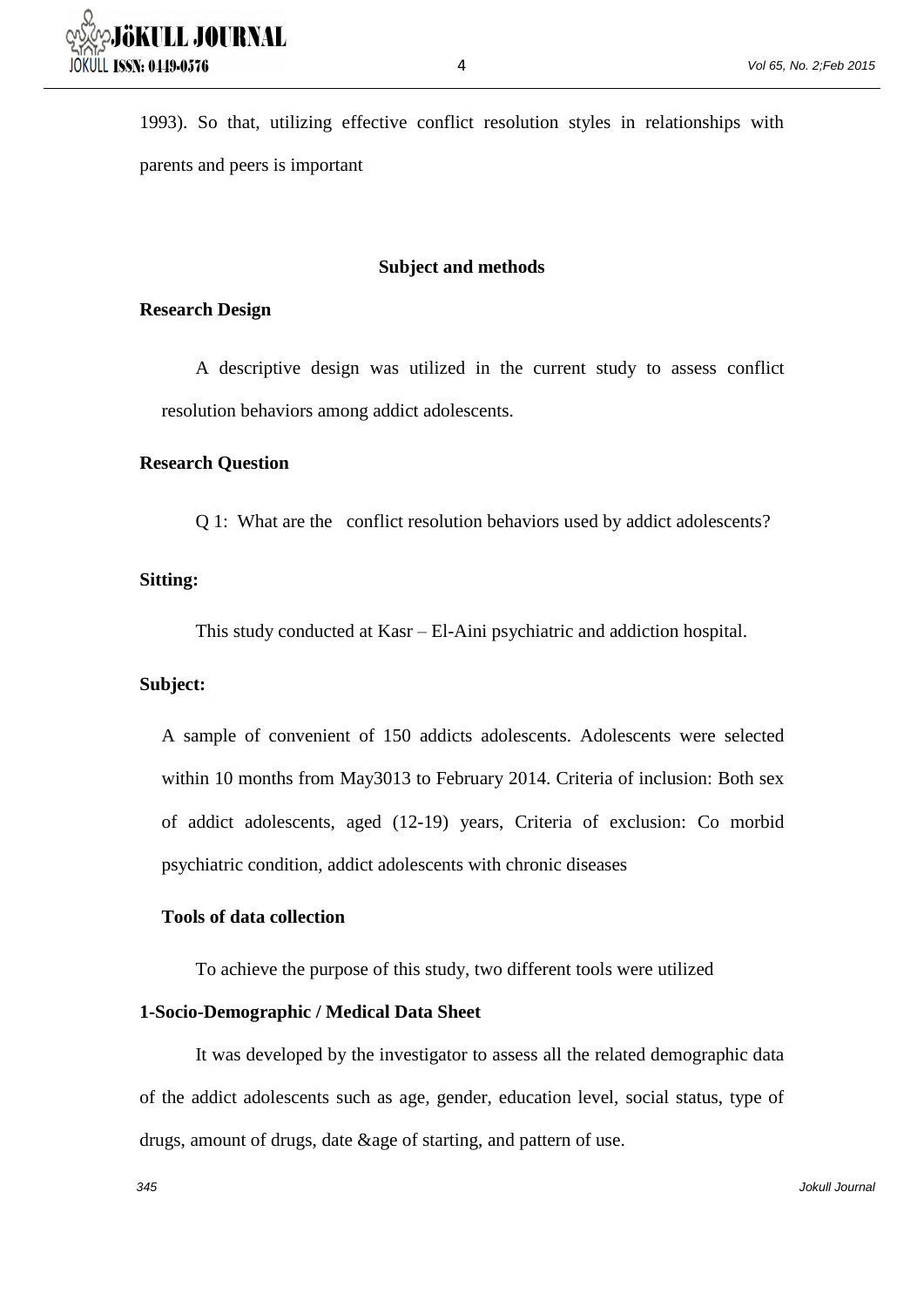## **2-Conflict resolution behaviors Questionnaire**

It was developed by the investigator after reviewing the related literature (Goldstein, 1999 & Truths, 2006 etc.........) . The scale consists of 46 items and used to assess the conflict resolution behaviors among adolescents. The scale rated on a 3 point likert scale format, ranged from rarely (1) to always (3). The scale was divided in to five subscales. The first subscale was Problem solving behavior and consists of 10 items. The second subscale was Competitive behavior and consists of 11 items. The third subscale was Compromising behavior and consists of 7 items. The forth subscale was Smoothing behavior and consists of 9 items. The fifth subscale was avoiding behavior and consists of 9 items. The scoring system was rarely (76- 92) Reliability was tested by the investigator (0.78).the content validity done by 5 experts in the field of psychiatry and they made some changes in form of scale.

5

#### **Result**

Table (1) revealed that, the studied sample consisted of 150 addict adolescents with a mean age of  $17.75 \pm 1.33$ , slightly more than three quarter of them (84.7%) were aged between 17 -19.The table also showed that (61.3%, 18.7%) and (8%) of the studied addict adolescents were read and write, secondary, and university education respectively. As regards gender and residency (89%) of the studied addict adolescents were males, (84%) of the studied addict adolescents were from urban area.

|           | Table (1) socio-demographic characteristics of the studied addict adolescents |  |  |
|-----------|-------------------------------------------------------------------------------|--|--|
| $(n=150)$ |                                                                               |  |  |

| Socio-demographic characteristics | No. | $\%$ |
|-----------------------------------|-----|------|
| Age (in years)                    |     |      |
| $13-$                             | 23  | 15.3 |
| $17-19$                           | 127 | 84.7 |
| $M\pm SD$ 17.75 $\pm$ 1.33        |     |      |
| <b>Sex</b>                        |     |      |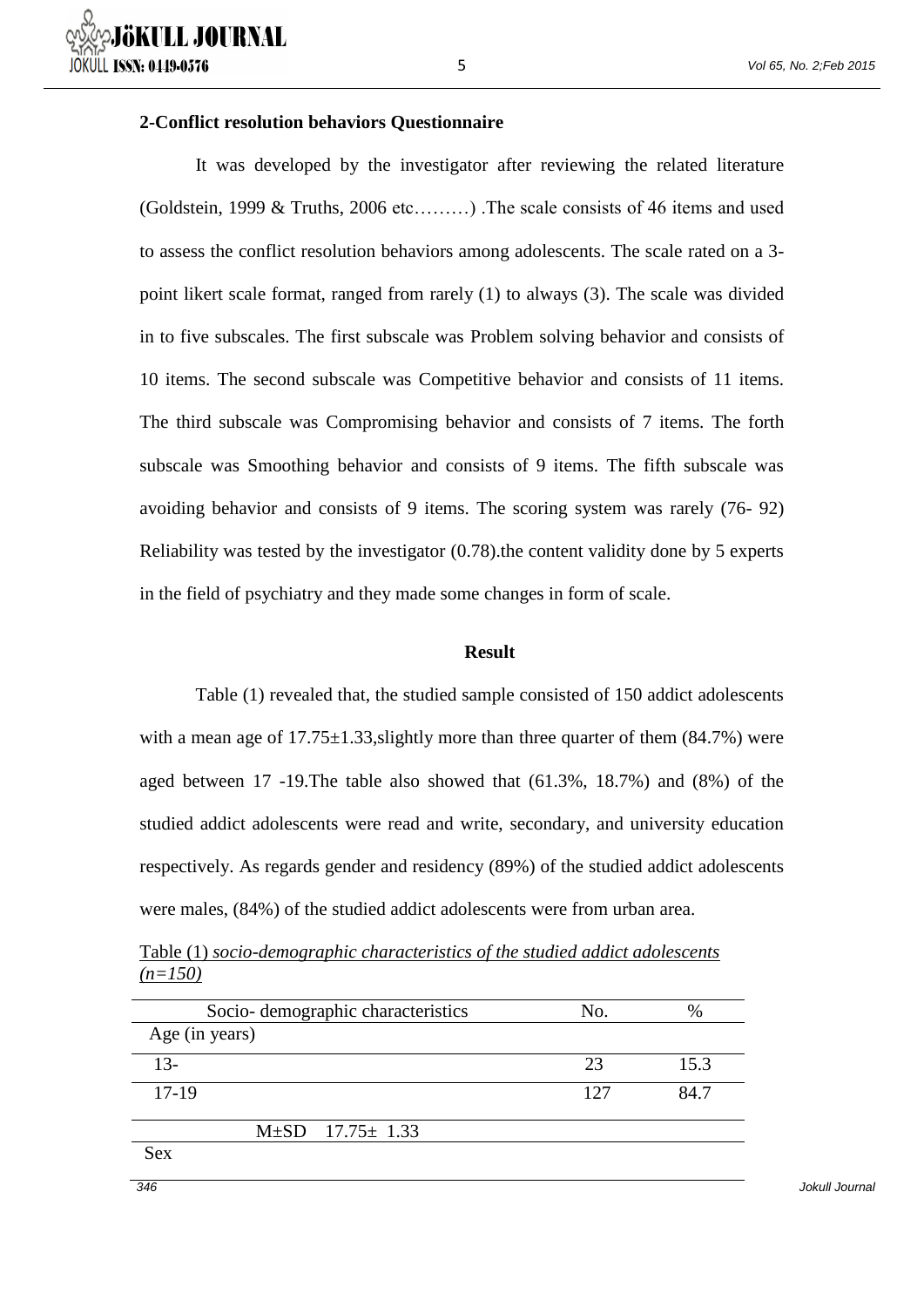| Male           | 134 | 89.33 |
|----------------|-----|-------|
| Female         | 16  | 10.67 |
| Residency      |     |       |
| Urban          | 125 | 83.33 |
| Rural          | 25  | 16.67 |
| Education      |     |       |
| university     | 12  | 8     |
| secondary      | 28  | 18.7  |
| read and write | 92  | 61.3  |
| Illiterate     | 18  | 12    |

6

As shown in Figure (1), 82.6% of the studied addict adolescents used tramadol followed by (25.3% and 7.3%) of them reported that, they use hashish and heroin respectively.



Figure *4.Types of substance use as reported by studied addict adolescents.*

*\*Numbers are not mutually exclusive.*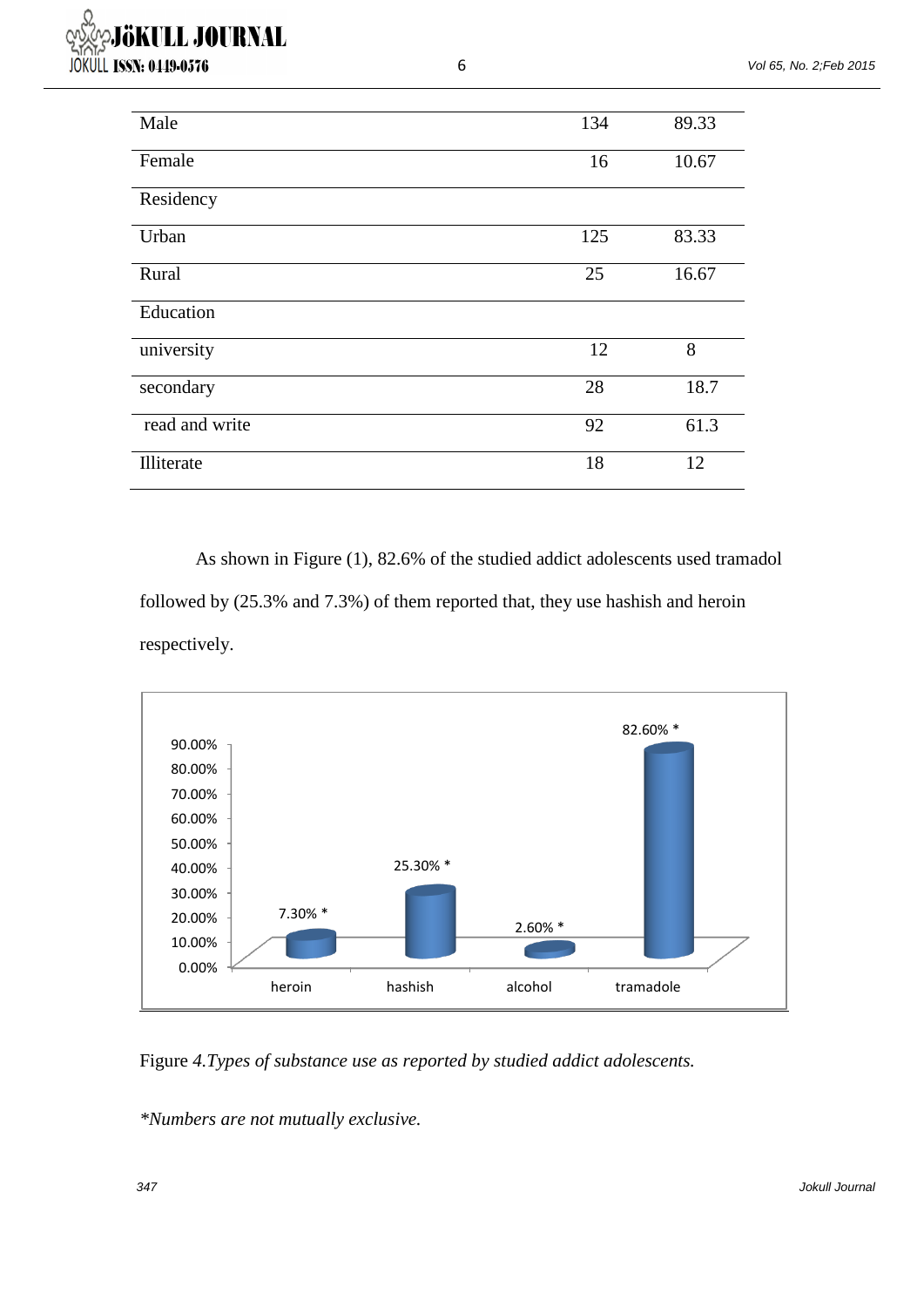

As regards total problem solving behavior subscale figure (5) showed that, 52.7%, 27.3%, and 20% of the studied addict adolescents reported that they rarely, sometimes, and always use problem solving behavior in their conflict resolution respectively.



Figure *5. Conflict resolution behaviors (total problem solving behavior subscale )as reported by the studied addict adolescents*

As regards total Competitive behavior subscale figure(6) showed that,77.3%,

22%, 0.7% of the studied addict adolescents reported that, they always, sometimes,

and rarely use Competitive behavior in their conflict resolution respectively*.* 



Figure6.*Conflict resolution behaviours (total Competitive behavior subscale) as* 

348 Jokull Journal *persceived by studied addict adolescents*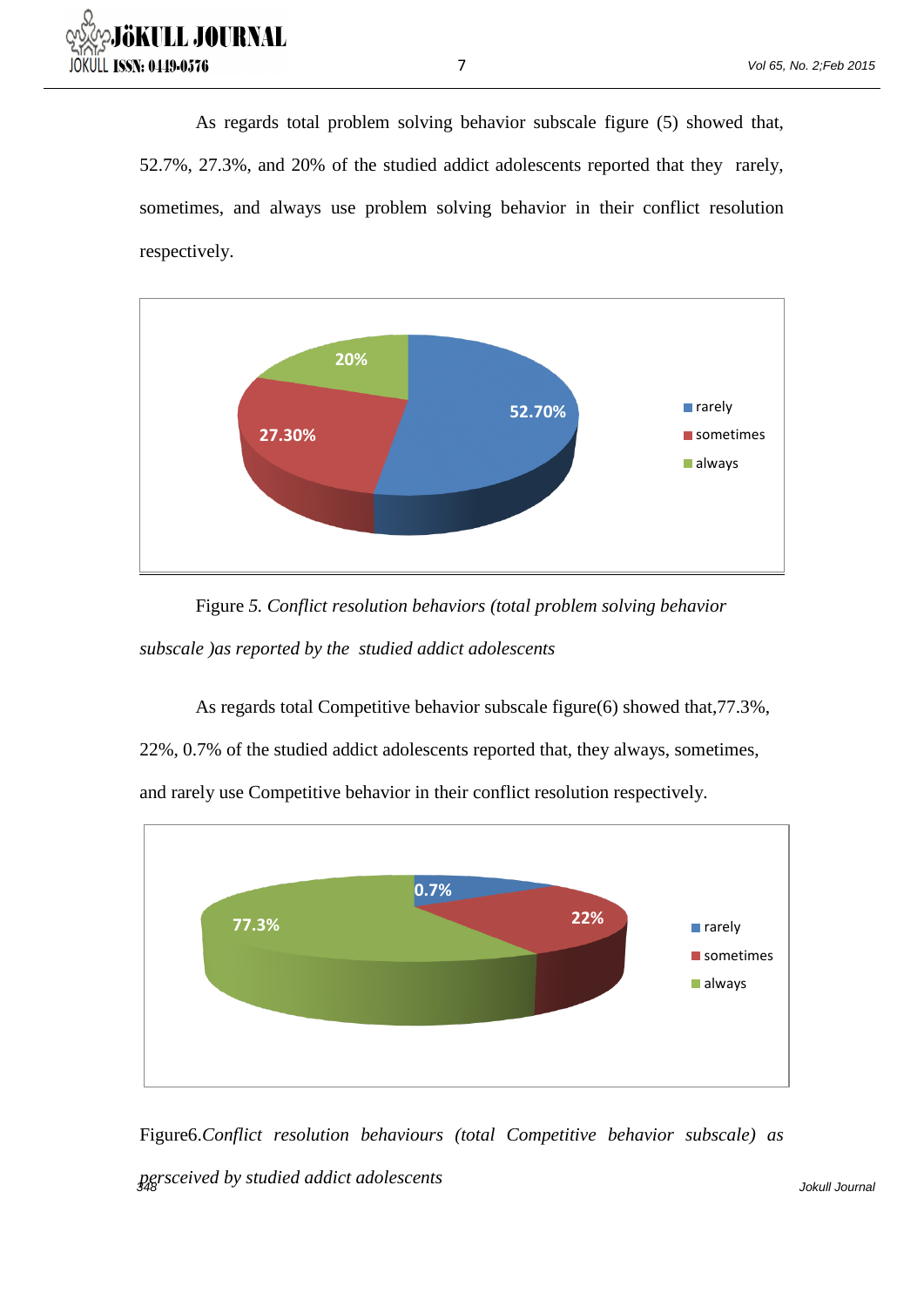

As regards total Compromising behavior score figure(7) showed that, 50.7%, 34.7%, and 14.6% of the studied addict adolescents reported that, they rarely, somtimes, and always use Compromising behavior in their conflict resolution respectively.



Figure7*. Conflict resolution behaviors (total Compromising behavior score) as persceived by studied addict adolescents*

As regards total smoothing behavior subscale figure(8) showed that, 43.3%, 34.7%, and 22% of the studied addict adolescents reported that, they somtimes, rarely, and alweys use Smoothing behavior in their conflict resolution respectively.



Figure8.*Conflict resolution behaviors (Smoothing behavior subscale) as persceived* 

349 Jokull Journal *by studied addict adolescents*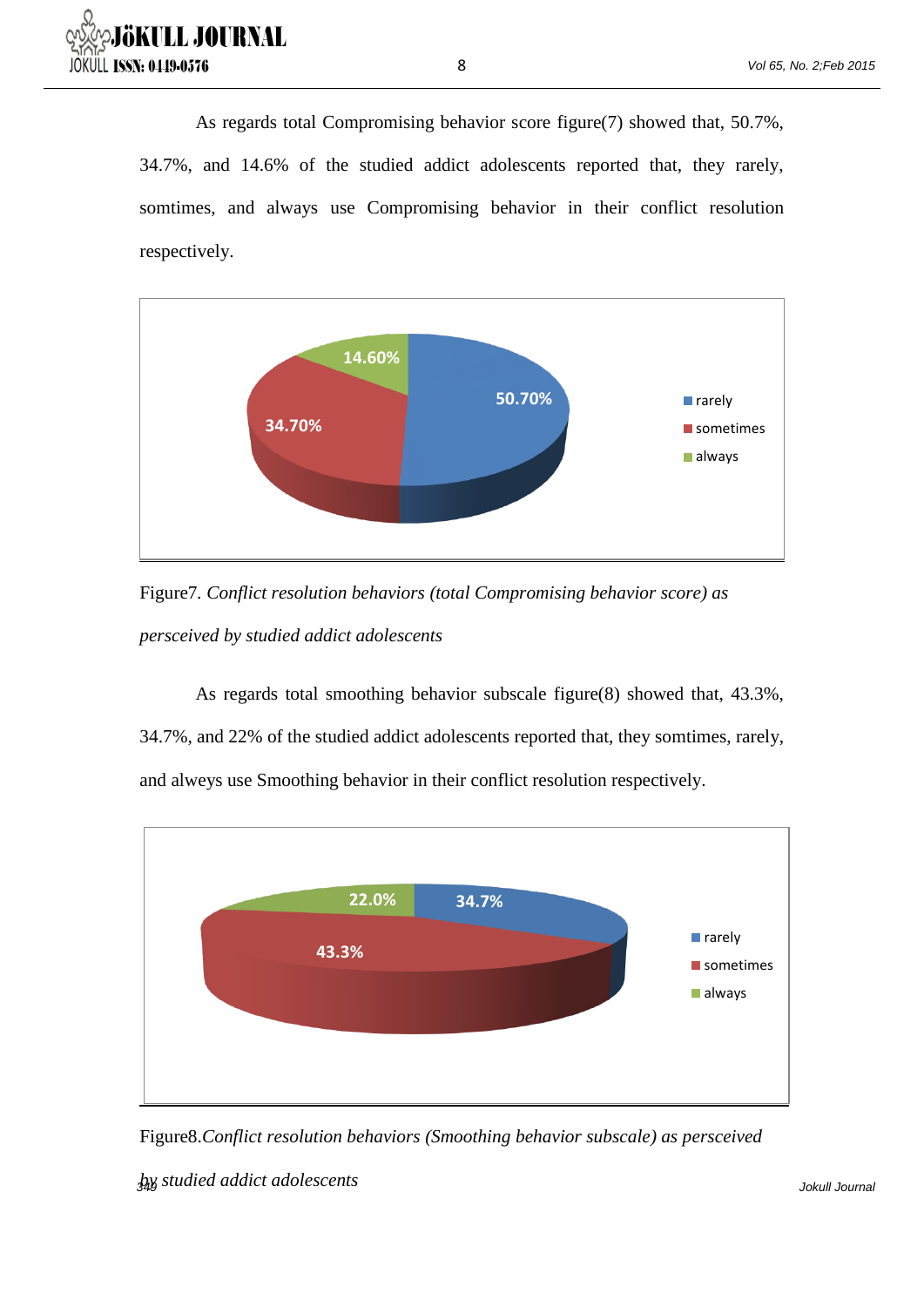

As regards total avoiding behavior subscale figure(9) showed that, 43.3%, 38%, and 18.7% of the studied addict adolescents reported that, they rarely, sometimes, and always use avoiding behavior in their conflict resolution respectively.



Figure *9. Conflict resolution behaviours (total avoiding behavior subscale ) as persceived by studied addict adolescents.*

Table (2) reveled that, more than half of the studied addict adolescents (58.7%) sometimes used conflict resolution behaviors. while (41.3) of the studied addict adolescents rarely used conflict resolution behaviors.

|             |  |  |  |  | Table (2) level of conflict resolution behavior among studied addict adolescents |
|-------------|--|--|--|--|----------------------------------------------------------------------------------|
| $(n=150)$ . |  |  |  |  |                                                                                  |

| Item                          | N <sub>o</sub> | $\%$ |  |  |
|-------------------------------|----------------|------|--|--|
| Conflict resolution behaviors |                |      |  |  |
| $(46-92)$<br>Rarely           | 62             | 41.3 |  |  |
| Sometimes (93-139)            | 88             | 58.7 |  |  |
| $(140-186)$<br>always         | 0              |      |  |  |

350 Jokull Journal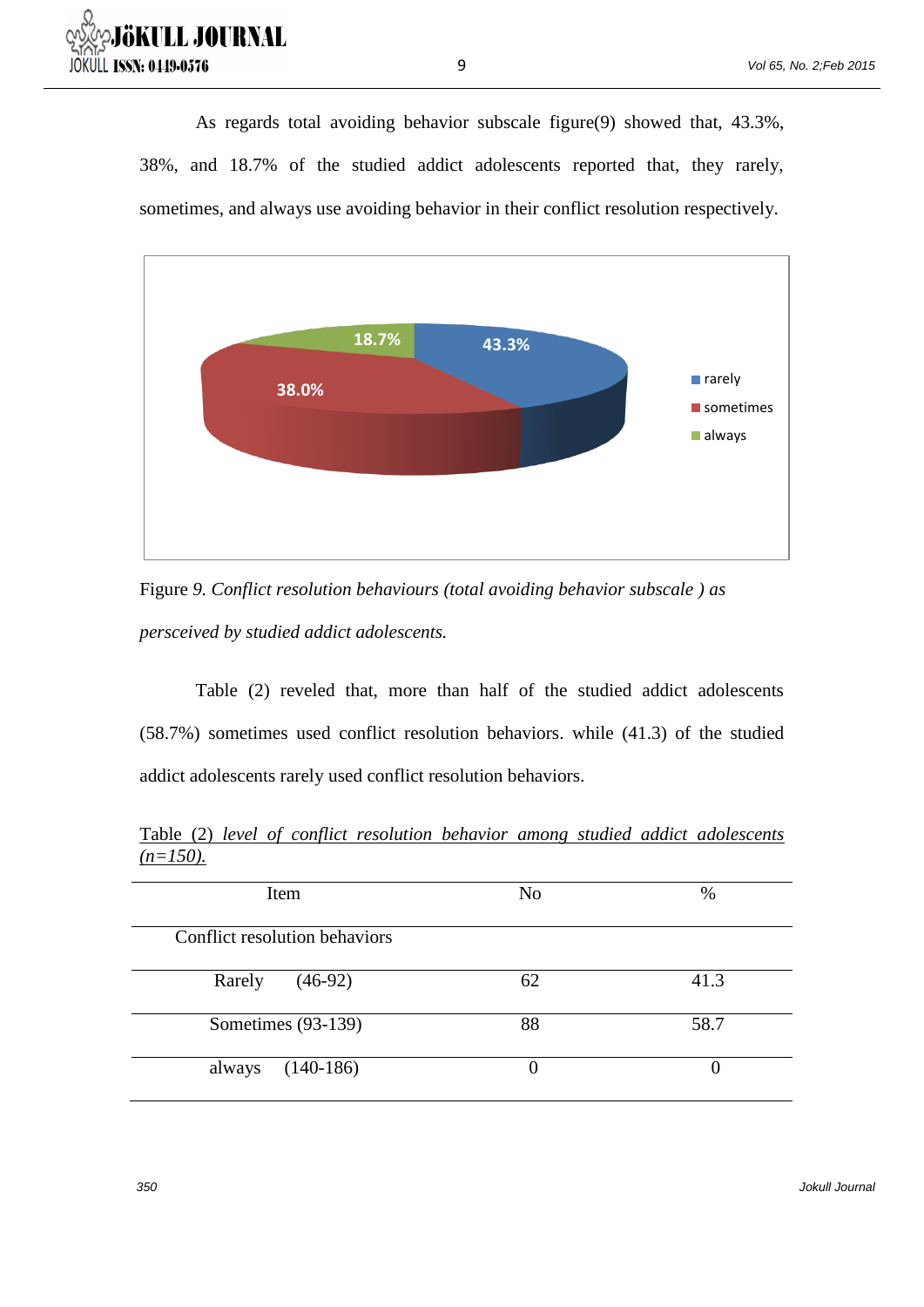10

The aim of the current study was to assess conflict resolution behaviors used by addict adolescents in Egypt.

The Result of the present study revealed that the majority of studied addict adolescents their age was between seventeen to nineteen years old, and the minority of them, their age ranged from thirteen to sixteen years old. In agreement with Egypt's National Council for Battling Addiction (2013), reported that in Cairo, children as young as eleven are using drugs and the use among people over 15 has jumped from 6.4% to 30%. Similarly, Morrison (2000) found that, the average age of first use is between eleven and twelve years.

According to a survey done by Fergusson &Horwood (2000) revealed that, addicts from 15 to 16 year- olds almost half had tried illicit drugs at some time. From the investigator point of view result indicate that, young age are more easily influenced, half of all young Egyptians are living in poverty with no future to look forward to, and the continued failure of the state pushes adolescents to addiction. Moreover, during adolescence period a young try to transition towards independence from the family by interaction and identification with peers. This independence can be constructive, resulting in increased self-confidence and autonomy. It can, however, also be destructive, promoting for example use of illicit drugs.

The current study shows that more than three quarter of the studied sample were male. This finding supported by Fawzi (2010) who found that, the male sex prevalence of substance abuse was the higher percentage while the minor percentage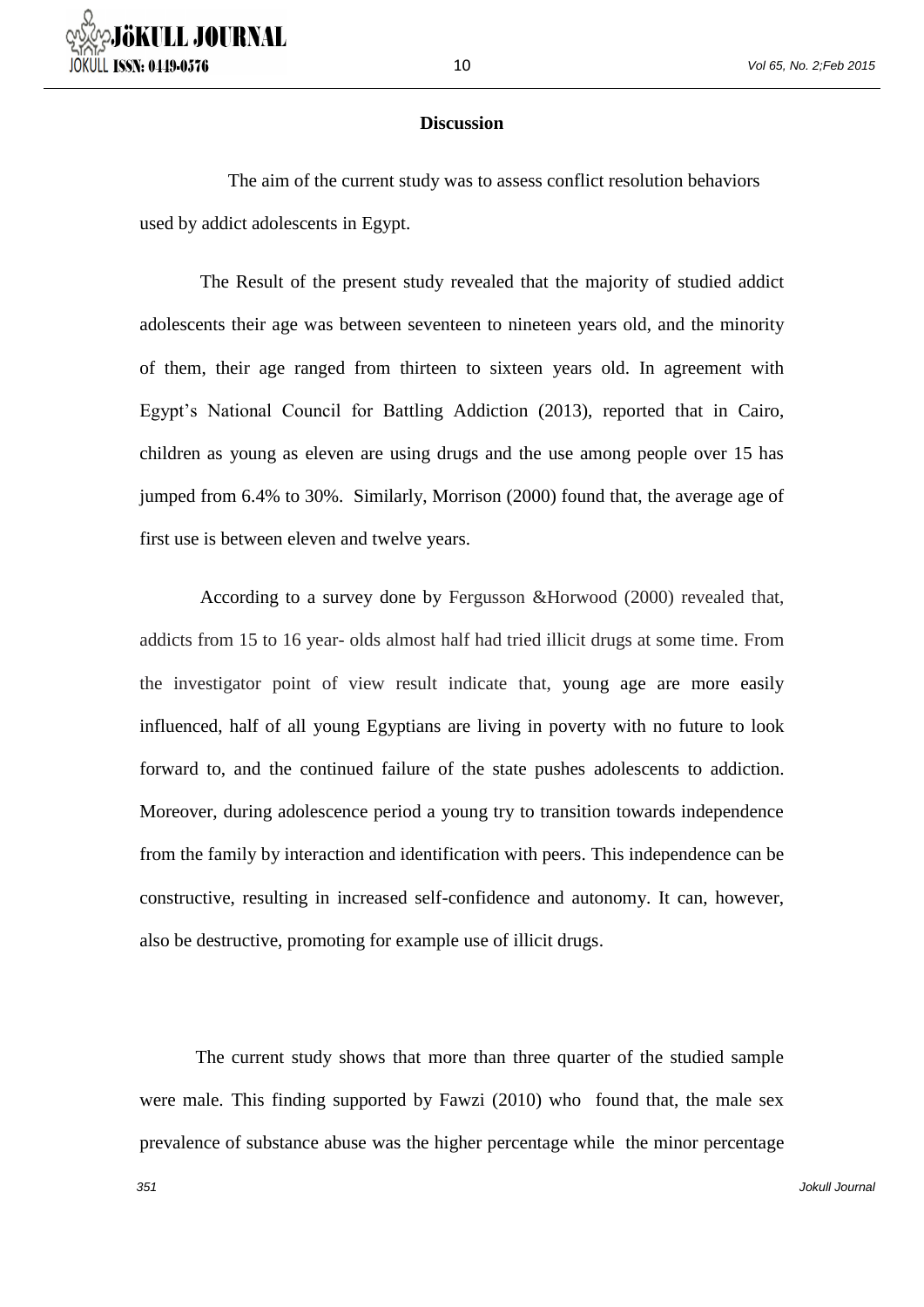

cases for female . In agreement with El-Sawy , Abdel Hay, and Badawy, (2010) who found that males abuse drugs more commonly than females. Also shaheen, (2014) found that 96.7% of the studied addict adolescents were male while 3.3% of them were female. These result may be related to Egyptian culture, males have more opportunity to abuse drugs than females at earlier age due earlier work career and more freedom.

The current study reported that, the highest percentage of addicts in this study was read and write and secondary school education. Similarly, El-Sawy , Abdel Hay, and Badawy, (2010) found that the highest percentage of addicts was that of secondary school education while the lowest percentage was that of illiteracy. In the same line a survey carried out by Hamdi, et al (2009) who found that the majority of the studied sample were illiterates and secondary school education. These may be most persons who can read and write their occupations was skilled workers or unemployed and they take these substances to increase their tolerance for hard work. Regarding secondary education it may relate to peer pressures, seeking pleasure, to improve mood, and curiosity.

addiction, she found that 93.3% of her studied sample were abuse tramadol. Jokull Journal The current study showed that the majority of the studied sample was abused tramadol. The current study result supported by Viney, (2011) who found that, Drug addiction remains an ongoing serious problem in Egypt today, especially in Cairo, where an estimated 1.4 million are drug addicted, most commonly to tramadol. In the same line the study that done by shaheen(2014) in her study about comparing personality traits, stress, & psychiatric co-morbidity adolescents depression and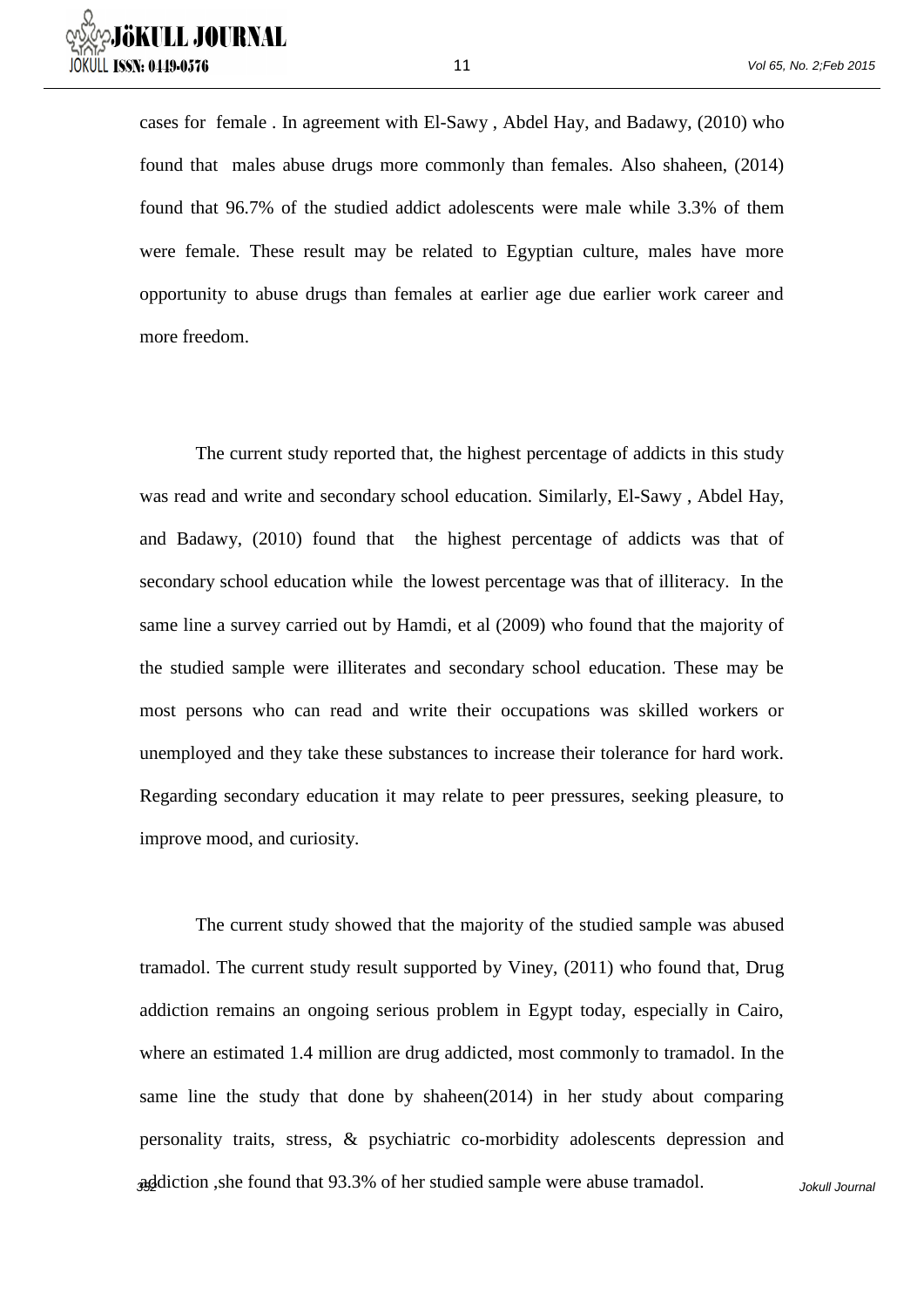Also a survey by Hammami.et, (2009) who found that**,** Gaza resident's increases in their risk taking behavior, including a significant rise in cases of drug addiction, One drug associated with this trend is Tramadol. This indicated that, Tramadol is relatively easy to obtain in Egypt, either with fake prescriptions from pharmacies or on the black market and it is very cheap drug. Also after the revaluation of 25 January and the absent of the restrictive measures, it helps in increase availability of this substances.

The current study also showed that more than three quarter of the studied sample was live in urban areas. The current study result supported by the Report of national research for addictiont done by Hamdi, et, (2009) who found that the majority of the studied addicts were from urban areas. This is related to high population live in the urban areas in Egypt. also because of how easily accessible drugs appear to be in urban communities. In the other hand the rural areas in Egypt present far in isolated areas. These make difficulties in availability of substances abused in these areas.

353 Jokull Journal The finding of the current study showed that more than half of the studied addict adolescents rarely used problem solving behavior in their conflict. This finding supported by the study done by William & Thomas, (2003) about adolescent problem solving, parent problem solving, and externalizing behavior in adolescents who found that the problem solving ability was low among adolescents also found that problemsolving dimensions were found to be related to aggression and/or delinquency and this dimensions might also be linked to substance use. This is indicates lack of problem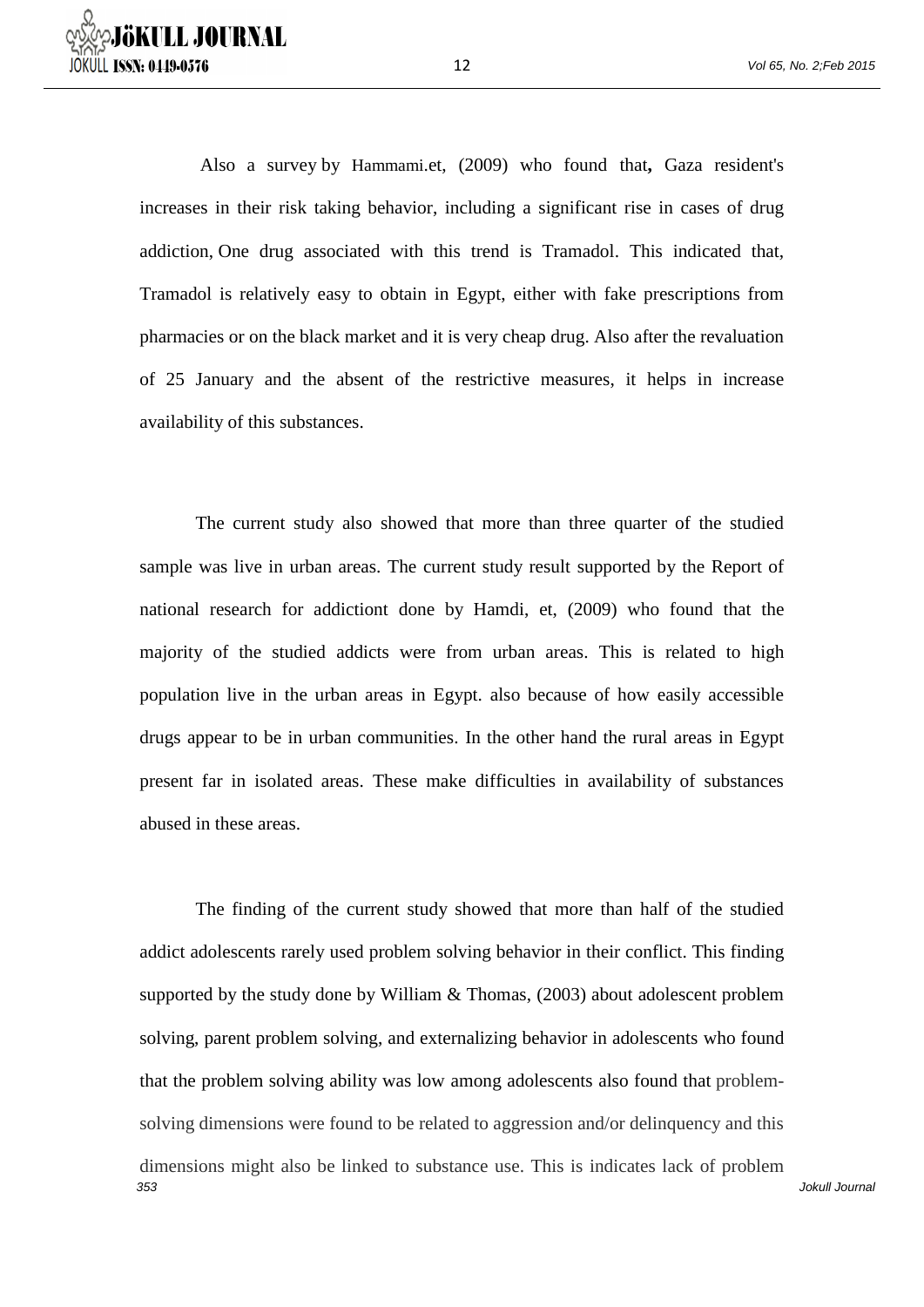solving skills in adolescents may be because problem solving abilities continue to develop and cognitive processes are still immature in adolescence period.

The finding of the current study revealed that, the majority of the studied addict adolescents always used Competitive behavior in their conflict resolution. Similarly, Esin and Ayhan (2001) found that in handling conflicts females have often time rated males as less co-operative and more competitive, and males have rated females as more co-operative and less competitive

The finding of the current study revealed that, around one third of the studied addict adolescents rarely used Compromising behavior in resolving their conflict. Also one third sometimes used compromising behavior in resolving their conflict. Then less than one quarter of them always used compromising behavior in resolving their conflict. Their findings consisted with the study carried out by Gbadamosi , Ghanbari,  $\&$  Al – Mabrouk (2014) who founded that, there are a significant differences in the use of compromising behavior among male and female adolescents. Also study done by Fakhry & Abou El Hassan, (2011) revealed that only seventeen present of her studied student used Compromising behavior in resolving their conflict

354 Jokull Journal The current study revealed that more than half of the studied addict adolescents, always and sometimes use Smoothing behavior in their conflict resolution. While less than one quarter of the studied addict adolescents always use avoiding behavior in their conflict resolution. This findings supported by Gbadamosi, Ghanbari, & Al – Mabrouk (2014) who found that the young age used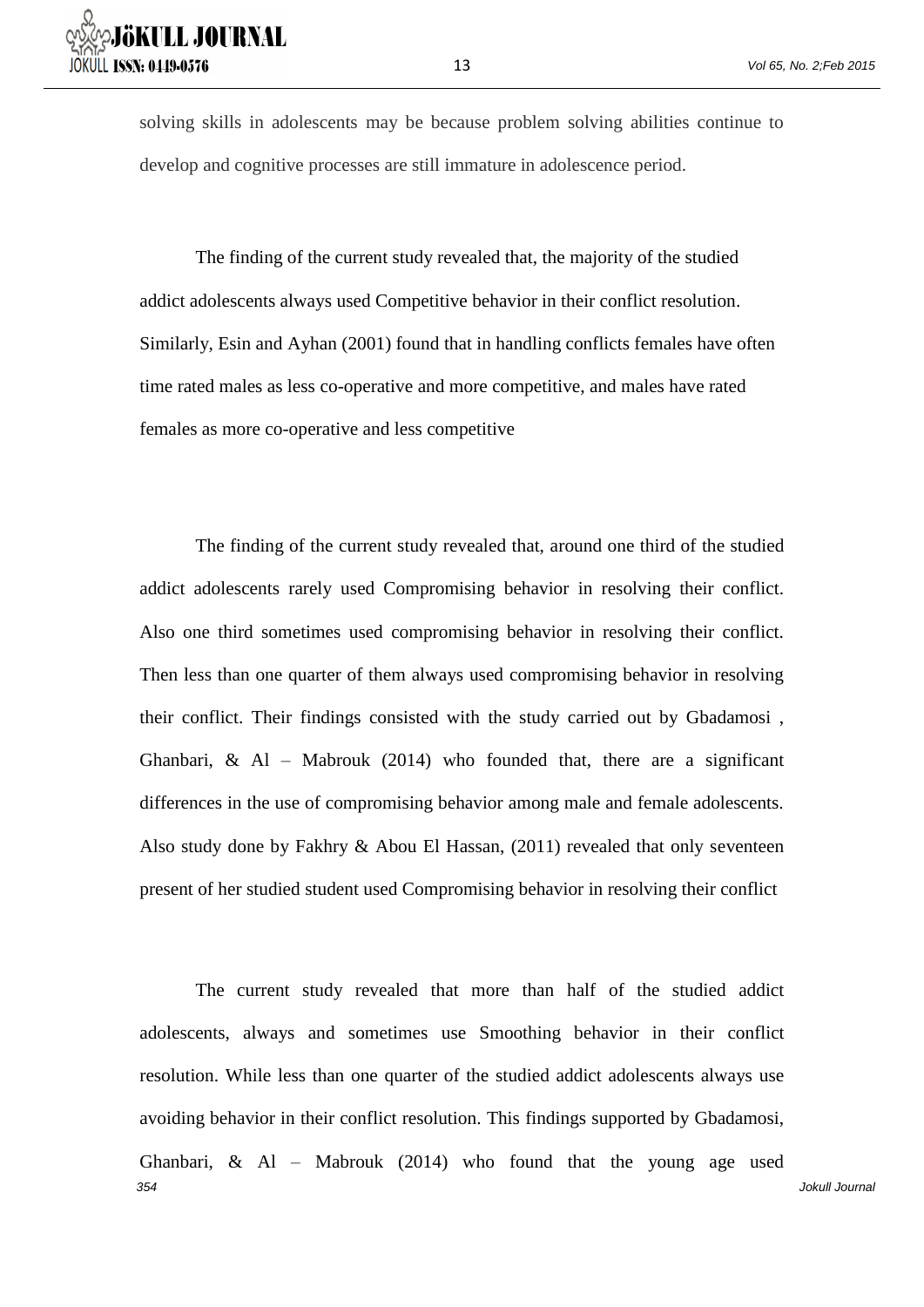accommodating style more than avoiding style in resolving their conflict. In the same context the study done by Fakhry  $\&$  Abou El Hassan, (2011) who found that, one third of her studied sample use accommodating style and only ten present of them use avoiding style in resolving their conflict.

14

# **Conclusion:**

This study clearly concludes that it is important to consider different conflict resolution behaviors used by addict adolescent during time of conflict. Moreover the study finding revealed that the majority of the studied addict adolescents use competitive behavior in resolving their conflict. Followed by smoothing behavior and avoidance behavior. While the minority of them use compromising behavior followed by problem solving behavior in resolving their conflicts

## **Recommendations:**

- Health systems must work to prevent or delay the onset of substance use through effective public health measures**.**
- Routine screenings should be conducted by health care providers to identify at-risk teens**.**
- School-based prevention programs must be developed about addiction and health conflict resolution behaviors among addict adolescents.
- Adolescents must be trained on how to use problem solving skills in daily life situation
- In- service training should be applied for psychiatric and mental health nursing staff to be able to deal with adolescence period.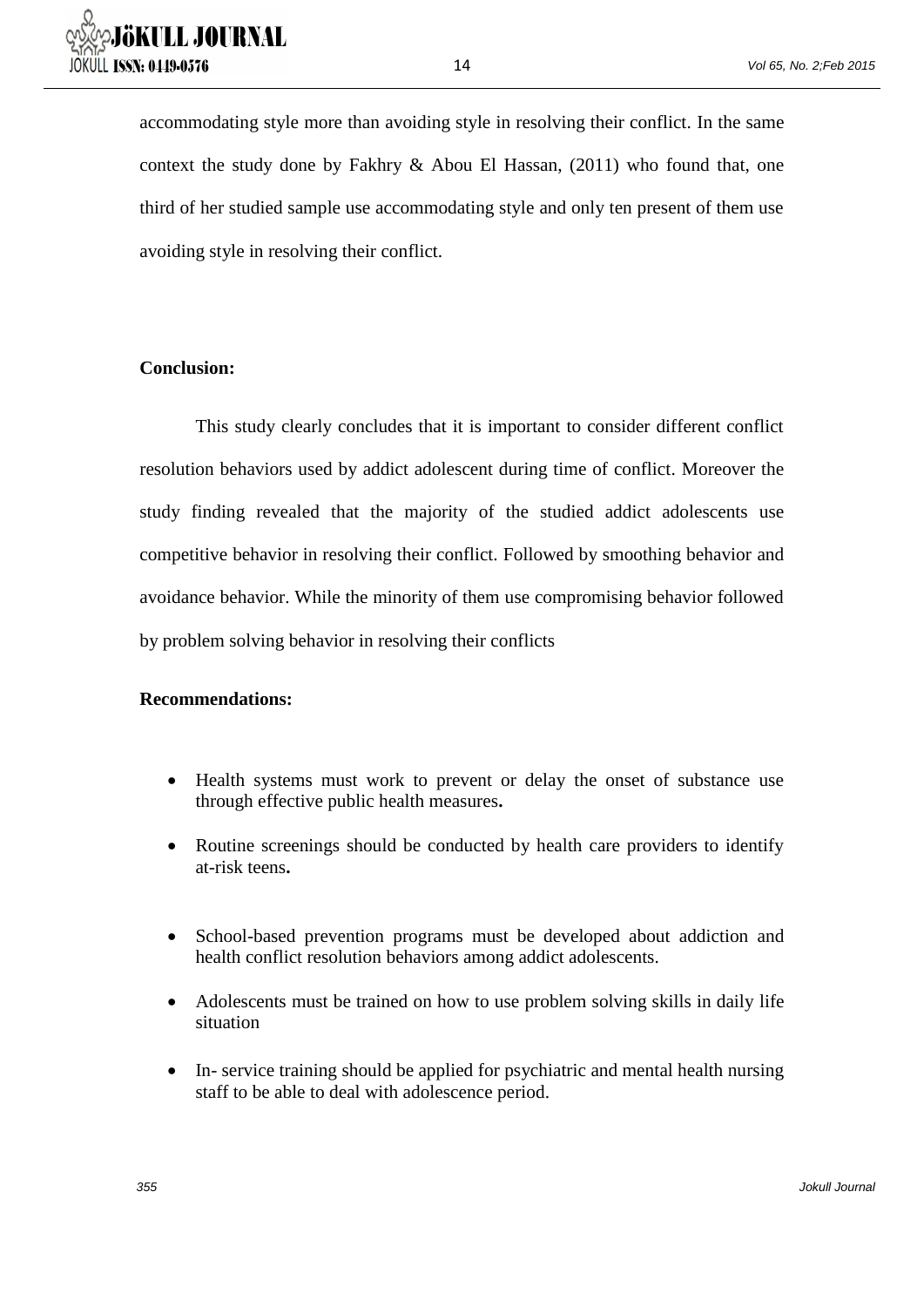## **References**

- Ahmed,I. , Nawaz,M.M. , Shaukat,M.Z., & Usman,A. (2010). Personality does affect Conflict handling style. Study of future managers. Int. J. Trade Econ. Finan. 1(3):268-270.
- Anwar,M. , Shahzad,K.& Rehman,Q.L. (2012). Managing conflicts through Personality management. African Journal of Business Management Vol.6(10), pp. 3725-3732.
- De Dreu & Gelfand,M.J. (2008). Conflict in the workplace: Sources, functions, and Dynamics across multiple levels of analysis. New York: Lawrence Erlbaum Associates, pp. 3-54.
- De Goede, I. H., Branje,S. J, & Meeus, W. H. (2009). Developmental changes In adolescents' perceptions of relationships with their parents. Journal Of Youth and Adolescence, 38, 75–88.
- Eason,F.R& Brown,S.T. (1999). Conflict management: assessing educational needs. Journal for nurses in staff development, 15(3), 92- 96.
- Egypt's National Council for Battling Addiction. (2013), Egypt reaches a new 'high'. News opinion politices and society. Egyption streets.
- El-Sawy,H. , Abdel Ha, M. ,& Badawy,A. (2010). Gender Differences in Risks and Pattern of Drug Abuse in Egypt. Egypt J Neurol Psychiat Neurosurg. 47(1): 413-418.

356 Jokull Journal Esin,t. & Ayhand,D. ( 2001). Conflict behavior towards same- sex and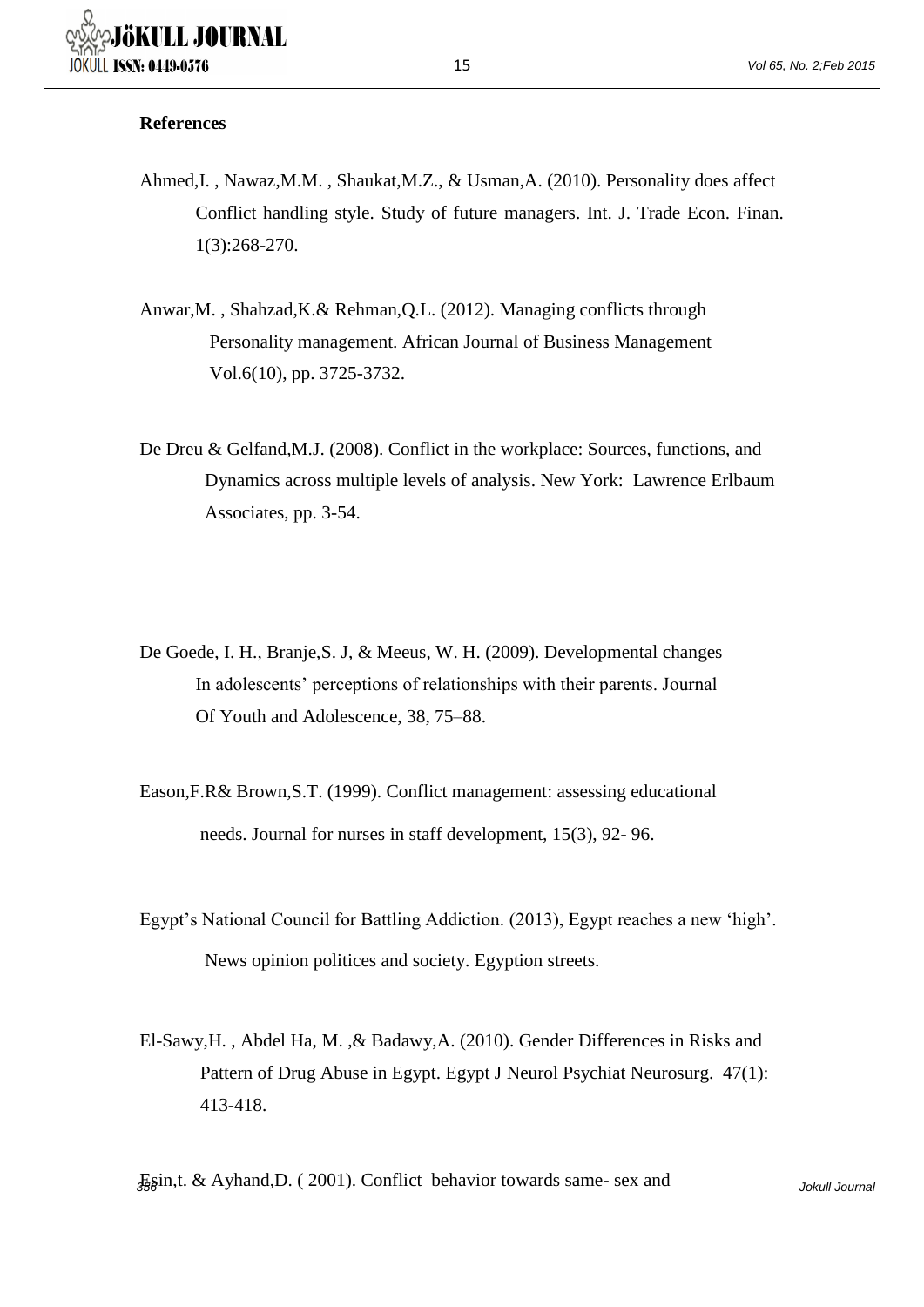opposite- sex peers among male and female of late adolescents.journal of adolescence. Vol.36.No. 143.pp, 525- 533.

- Fakhry,S.F & Abou El Hassan,N.A (2011). Causes and Types of Conflict and Resolution Strategies among Students: A Comparative Study between Two Cultures. Nursing Administration Department. Faculty of Nursing. Ain Shams University, Egypt. Journal of American Science,7(4).
- Fergusson,D.M, &Horwood,L.J.( 2000). Does cannabis use encourage other forms Of illicit drug use? Addiction, 95: 505- 20.
- Gbadamosi,O., Ghanbari,A., & Al Mabrouk,K. (2014). Gender, age and nationality:assessing their impact on conflict resolution styles. journal of management development vol. 33 No.3
- Gorman, D. M. (1996). Ethological theories and the primary prevention of drug use. Journal of Drug Issues, 26, 505–520.
- Hamdi, E. G., Mamdouh, R., Fathi, H., El Amrousi,T., & Sadric,E. (2009). Final Report of national research for addiction. Congress of general secretariat of mental health and addiction treatment.
- Hammami R, Dewi, S, Brodal I, Madyeh L, Mansour K, Qedwa H,.( 2009) Voicing the needs of women and men in Gaza: beyond the aftermath of the 23-day Israeli military operations. New York: The UN Inter-Agency Gender Task Force(GTF),Availableat :http://www.unifem.org/materials/item\_detail.php?ProductID=133.
- lipocamon, J. D.& Mainwaring, B. A.( 2004). Conflict resolution in healthcare management. Radiology management, 26(3), 48-51.